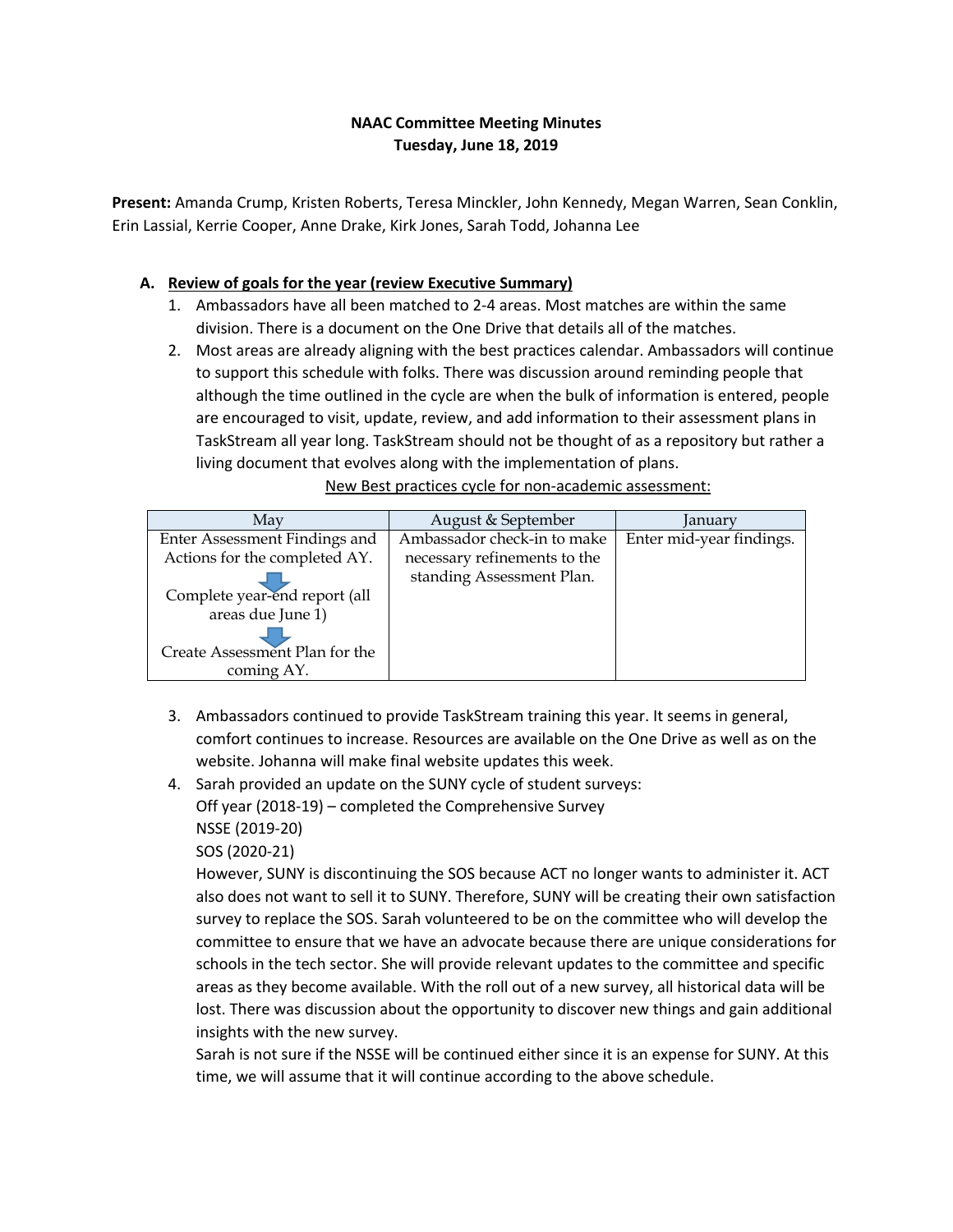**5.** A sub-committee worked on a proposal for reporting and communicating non-academic assessment results. The committee will review this proposal. Ultimately, we need to think about a couple of things. First, how can we begin to align all non-academic assessment work with our institutional goals and also the 7 Middle States standards? Also, we need to work with area VPs on a plan for how these results can be used to communicate assessment work to the campus in a way that makes sense and contributes both to our institutional goals and alignment with Middle States.

There was not time in the meeting to review the proposal but Johanna will send it out to everyone to review. Please send her ideas or thoughts about alignment. We will settle on a final version at the first fall meeting.

6. Johanna asked if anyone had any other reflections or things that they felt should be added to the Executive Summary. She would like to share it with the VPs so please email her anything before Friday. In general, a lot of great work was done this year and everyone should be really proud of that!

### **B. New goals (next assessment cycle):**

- 1. Increased communication with areas through the assessment cycle. It was agreed that in order to better establish the culture of assessment, periodic email updates along with adding the cycle of assessment to divisional operational calendars would be really helpful. This helps to keep things consistent and on people's radar from the start of the year. Johanna will propose this idea to the VPs to get their suggestions for how to best accomplish this in each area.
- 2. An on-boarding process for introducing new people to non-academic assessment and initial training. We need a way of identifying people new to positions that need exposure to assessment as well as new positions on campus that will be tied to assessment. Johanna will work out a draft to share with the committee in the fall.
- 3. Sarah has a rough draft of the comprehensive survey results. Next year we will look at these more closely and talk about ways that we can infuse themes into the work that we do when writing assessment plans with folks.

### **C. Comprehensive Survey:**

Sarah shared the rough draft of the results as well as the questions that were asked. There was a 6% response rate. It was offered to all students and all of the questions were short answer. The results were reviewed and discussed. Sarah will do more campus-wide sharing when she has results ready. As it is shared, we can work with areas on how to incorporate results into their assessment work. Thank you to Sarah and the sub-committee (Sarah Todd, Amanda Crump, John Kennedy, and Mat Nichols) who worked on this!

#### **D. Non-academic reporting cycle:**

We were not able to review the proposal so Johanna will share it with the committee via email. Please share any ideas or input with Johanna over the summer and she will bring this back for final review in the fall. Thank you to the sub-committee (Sue Law, Kerrie Cooper, and Sean Conklin) for all of the work they put into this!